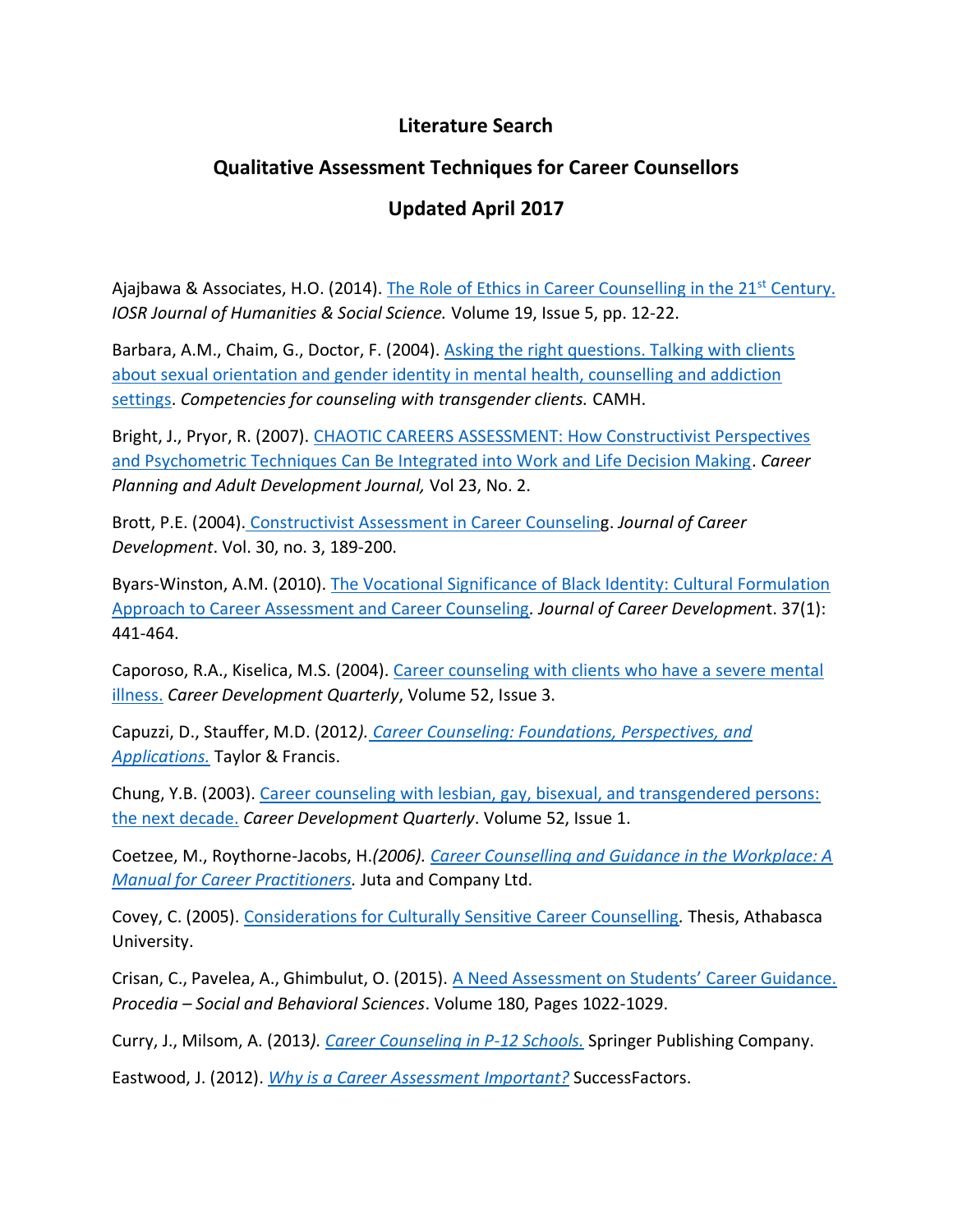Erford, B.T. (2012). [Practice and Research in Career Counseling and Development](http://www.readperiodicals.com/201212/2860562841.html) – 2011. *The Career Development Quarterly.* 

Finch, C. (2014). *[Qualitative Career Assessment Vs. Quantitative Career Assessment](http://work.chron.com/qualitative-career-assessment-vs-quantitative-career-assessment-25320.html)* Demand Media.

Finch, C. (2013). [Using Qualitative Career assessments Vs. Quantitative Career assessments.](http://fatvox.com/using-qualitative-career-assessments-vs-quantitative-career-assessments/) Hearst Newspapers.

Foster, D. (2010*). [Towards an Integral Career and Employment Counselling](http://www.academia.edu/257878/Towards_An_Integral_Career_and_Employment_Counselling)*. Durwin Foster.

Gysbers, N.C. (2005). [Using qualitative career assessments in career counselling with adults.](http://www.choixdecarriere.com/pdf/5873/53.pdf) *International Journal Educational & Vocational Guidance* 6:95-108.

Hansen, K. (2012*). [Online Career Assessments: Helpful Tools of Self-Discovery](http://www.quintcareers.com/online_career_assessments.html)*. Quintessential Careers.

Harrington, T., and Long, J. (2013). [The History of Interest Inventories and Career Assessments](http://onlinelibrary.wiley.com/doi/10.1002/j.2161-0045.2013.00039.x/abstract)  [in Career Counseling.](http://onlinelibrary.wiley.com/doi/10.1002/j.2161-0045.2013.00039.x/abstract) *The Career Development Quarterly.* Volume 61, Issue 1. Pages 83-92.

Hartung, P.J., Savickas, M.L., and Walsh, W.B. (2014). APA Handbook of Career Interventions (2 *[Volume Set\).](http://www.footprint.com.au/product-detail.asp?SubSection=Coming+Soon&product=9781433817533&ParentPage=product-listing.asp%3Fkeywords%3D%26scope%3D%26Category%3DFOR)* American Psychological Association.

Hayes, C. & Morgan, M. (2011*)[. Research on the Practice of Counselling by Guidance Counsellors](http://www.ncge.ie/uploads/The_Practice_of_Counselling_by_Guidance_Counsellors_in_Post_Primary_Schools.pdf)  [in Post Primary Schools](http://www.ncge.ie/uploads/The_Practice_of_Counselling_by_Guidance_Counsellors_in_Post_Primary_Schools.pdf)* National Centre for Guidance in Education.

Hearn, L. (2012). [Resilience and career adaptability: Qualitative studies of adult career](http://www.academia.edu/31404813/Resilience_and_career_adaptability_Qualitative_studies_of_adult_career_counseling)  [counseling.](http://www.academia.edu/31404813/Resilience_and_career_adaptability_Qualitative_studies_of_adult_career_counseling) Academia.

Hughes, D. (2013). *[The Role of Career Assessment Inventories in Career Counselling/Education.](http://contactpoint.ca/2013/02/the-role-of-career-assessment-inventories-in-career-counsellingeducation-2/)* Contact Point.

Hutchinson, D. (2012). *[Qualitative Career Assessment Vs. Quantitative Career Assessment](http://www.ehow.com/facts_7487619_qualitative-vs-quantitative-career-assessm)* eHow.

Kay, D. (2008). *[Considerations When Counselling Deaf Clients.](https://www.uleth.ca/dspace/bitstream/handle/10133/761/kay,%20dee%20dee.pdf?sequence=1)* Thesis, University of Lethbridge.

Kidd, J.M. (2006). *[Understanding Career Counselling: Theory, Research and Practice.](http://books.google.ca/books?id=mxU-N-74VRsC&dq=assessment+techniques+in+career+counselling&source=gbs_navlinks_s)* Sage.

Larsen, L.M., Bonitz, V.S., & Pesch, K.M. (2013). [Assessing key vocational constructs.](https://www.routledgehandbooks.com/doi/10.4324/9780203143209.ch9) In W.B. Walsh, M.L. Savickas & P.J. Hartung, (eds.), *Handbook of vocational psychology* (4th ed., pp. 219- 248). New York, NY: Routledge.

Lee, G.K. (2010). *[Vocational Rehabilitation for People with Disabilities](http://cirrie.buffalo.edu/encyclopedia/en/article/128/)*. In JH Stone, M Blouin, editors, International Encyclopedia of Rehabilitation.

Leong, F.T., Hardin, E.E., and Gupta, A. (2010 [A Cultural Formulation Approach to Career](https://www.econbiz.de/Record/a-cultural-formulation-approach-to-career-assessment-and-career-counseling-with-asian-american-clients-leong-frederick/10003983396)  [Counseling with Asian American Clients.](https://www.econbiz.de/Record/a-cultural-formulation-approach-to-career-assessment-and-career-counseling-with-asian-american-clients-leong-frederick/10003983396) Journal *of Career Development* 37(1), 465-486.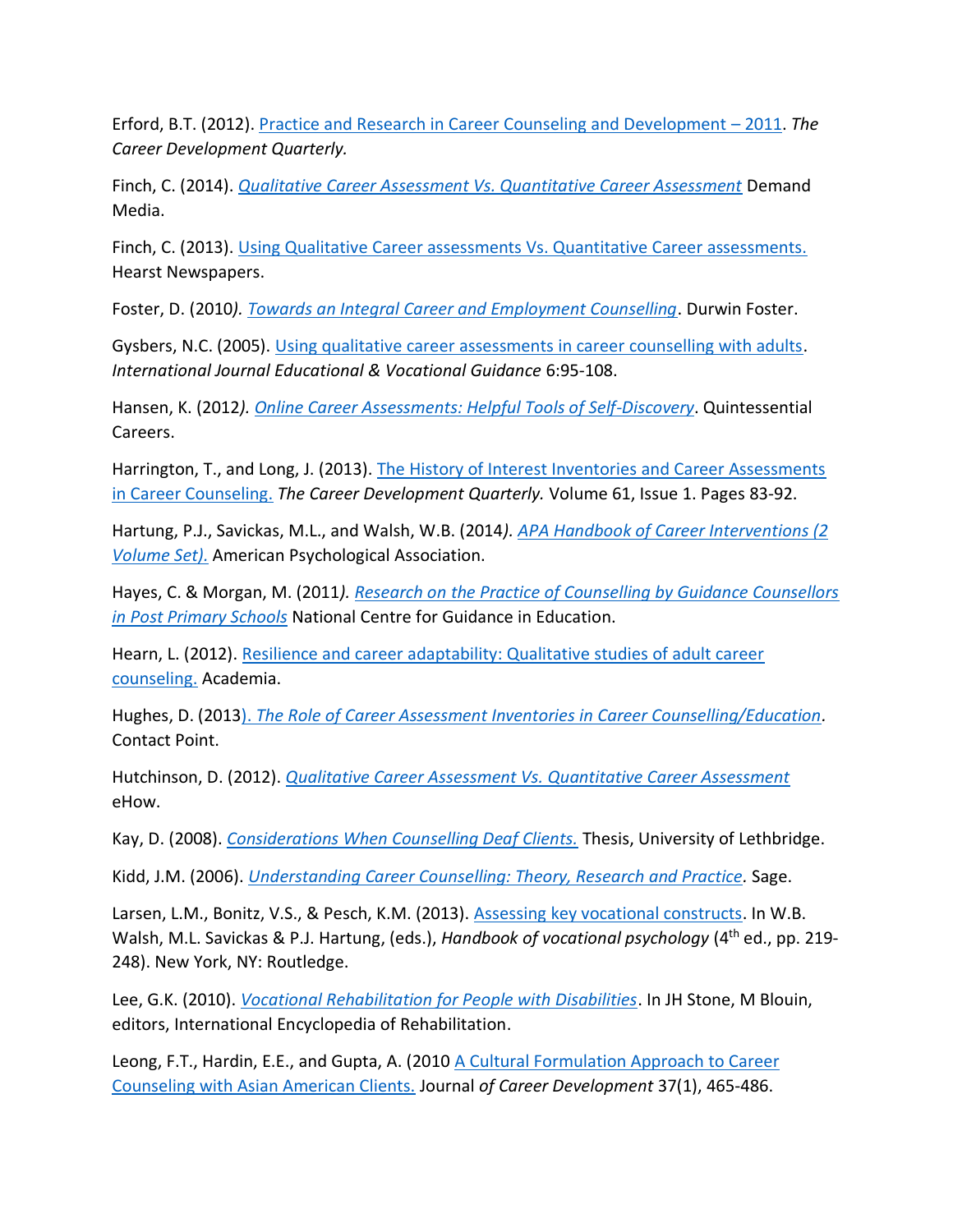Leppma, M., and Jones, K.D. (2013*). [Multiple Assessment Methods and Sources in Counseling:](http://www.counseling.org/knowledge-center/vistas/by-subject2/vistas-assessment/docs/default-source/vistas/multiple-assessment-methods-and-sources-in-counseling-ethical-considerations)  [Ethical Considerations](http://www.counseling.org/knowledge-center/vistas/by-subject2/vistas-assessment/docs/default-source/vistas/multiple-assessment-methods-and-sources-in-counseling-ethical-considerations)* Vistas 2013.

Life Strategies (2009). *[USE OF ASSESSMENT PROCESSES, MODELS,](http://lifestrategies.ca/projects/assessment-processes-and-tools.cfm)* Forum of Labour Market Ministers.

Littman-Ovadia, H., Lazar-Butbul, L. and Benjamin, B.A. (2014). Strengths-Based Career [Counseling: Overview and Initial Evaluation.](http://journals.sagepub.com/doi/abs/10.1177/1069072713498483) *Journal of Career Assessment* 22:403

Maree, J.G., Cook, A.V., & Fletcher, L. (2017). [Assessment of the value of group-based](http://www.tandfonline.com/doi/full/10.1080/02673843.2017.1309324)  [counselling for career construction.](http://www.tandfonline.com/doi/full/10.1080/02673843.2017.1309324) *International Journal of Adolescence and Youth*. Pages 1-15.

Maree, J.G. (2013*[\). Counselling for Career Construction. Connecting life themes to construct life](https://www.sensepublishers.com/media/1664-counselling-for-career-con)  [portraits: Turning pain into hope.](https://www.sensepublishers.com/media/1664-counselling-for-career-con)* Sense Publishers.

Maree, K. (2011*). [Career Counselling: Methods that Work](http://books.google.ca/books/about/Career_Counselling.html?id=-g8GirqydXYC&redir_esc=y)*. Juta.

Maree, K., Ebersohn, E.L., & Molepo, M. (2006). Administering [narrative career counselling in a](http://repository.up.ac.za/handle/2263/2190)  [diverse setting: trimming the sails to the wind.](http://repository.up.ac.za/handle/2263/2190) *South African Journal of Education*, 26(1): 49-60.

Mason, L. (2014*). [Coming Out of the Dark: Addressing Mental Health Issues in Career](http://ccpacdchapter.blogspot.ca/2013/10/coming-out-of-dark-addressing-mental.html)  [Counselling.](http://ccpacdchapter.blogspot.ca/2013/10/coming-out-of-dark-addressing-mental.html)* CCPA Career Counsellors Chapter.

McIlveen, P., and Midgley, W. (2015). A Philisophical [Consideration of Qualitative Career](https://link.springer.com/chapter/10.1007%2F978-94-6300-034-5_2#page-1)  [assessment.](https://link.springer.com/chapter/10.1007%2F978-94-6300-034-5_2#page-1) In M. McMahon & M. Watson (Eds.) *Career assessment: Qualitative approaches* (pp. 13-20). Rotterdam. The Netherlands: Sense Publishers.

McIlveen, P.F., and Patton, W.A. (2007). [Narrative career counselling: Theory and exemplars of](http://eprints.qut.edu.au/15047/1/15047.pdf)  [practice.](http://eprints.qut.edu.au/15047/1/15047.pdf) *Australian Psychologist* 42(3): pp. 226-235.

McKee, K., Martin, N. (2013*). [The Elephant Within the Career Centre: Mental Health and Job](http://contactpoint.ca/2013/06/the-elephant-in-the-career-centre-mental-health-and-job-search/)  [Search.](http://contactpoint.ca/2013/06/the-elephant-in-the-career-centre-mental-health-and-job-search/)* Contact Point.

McMahon, M., Watson, M. (eds.). (2017). [Career Assessment Qualitative](https://www.sensepublishers.com/media/2396-career-assessment.pdf) Approaches. Sense Publishers.

McMahon, M. (2016). [Career Counselling: Constructivist Appoaches.](https://www.amazon.ca/Career-Counselling-Constructivist-Mary-McMahon/dp/0415385636) Routledge.

McMahon, M., and Watson, M. (2015). [Career Assessment. Qualitative Approaches.](http://www.springer.com/la/book/9789463000345) Sense Publishers.

McMahon, M., Watson, M. (2015). [Qualitative Career Assessment.](https://www.researchgate.net/publication/283836709_Qualitative_career_assessment_Future_directions) Springer Link.

McMahon, M. Watson, M. (2015). [Qualitative career assessment: Future directions.](https://www.researchgate.net/publication/283836709_Qualitative_career_assessment_Future_directions) Research Gate.

McMahon, M., Watson, M. (2012). [Story telling: crafting identities](http://www.ncbi.nlm.nih.gov/pmc/articles/PMC3756621/) *British Journal of Guidance & Counselling*. 41(3): 277-286.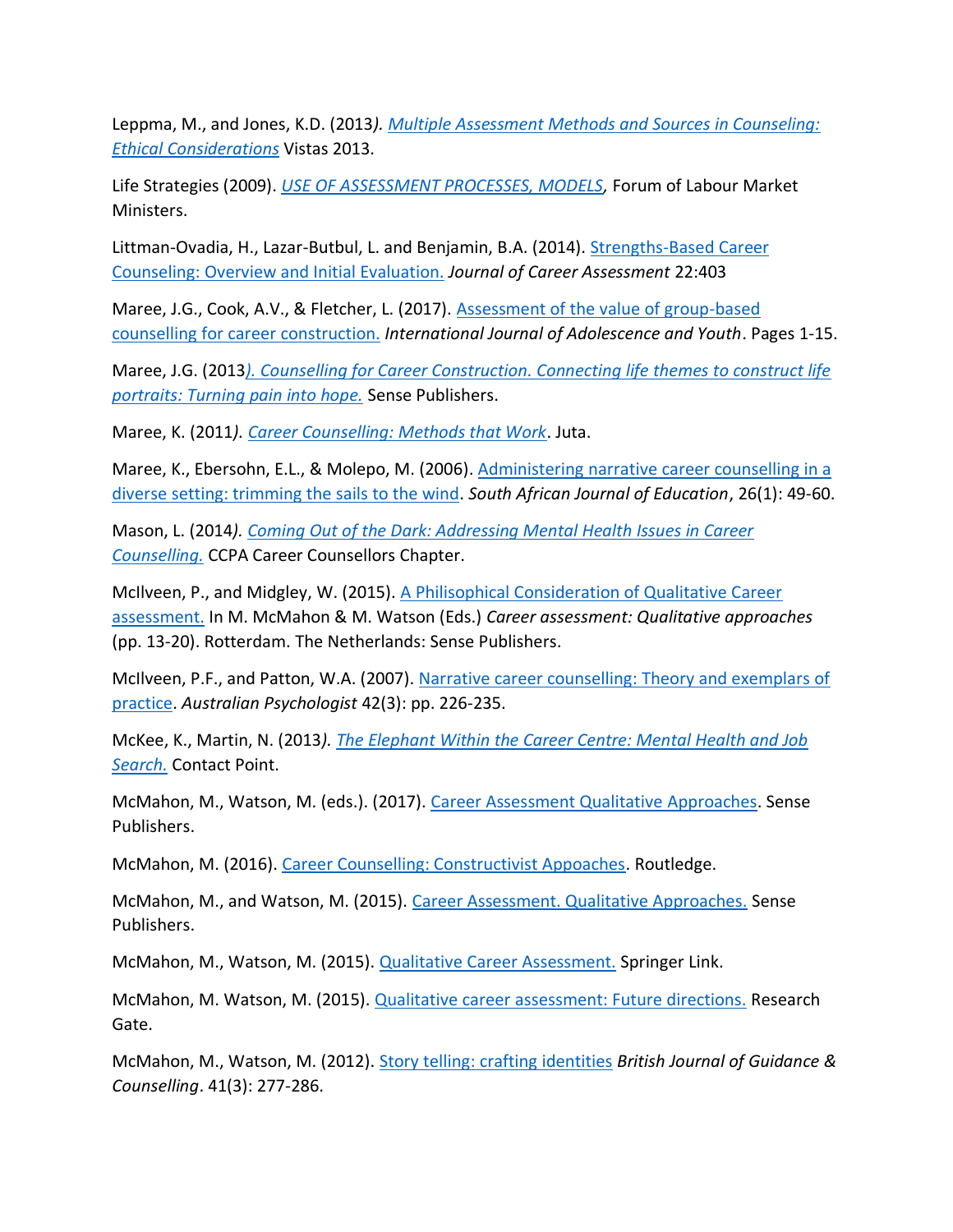McMahon, M., Watson, M. (2012). [Telling Stories of Career Assessment.](http://jca.sagepub.com/content/20/4/440.abstract) *Journal of Career Assessment* Vol. 20, No. 4, 440-451

McMahon, M., Watson, M. (2008). [Systemic influences on career development: assisting clients](http://onlinelibrary.wiley.com/doi/10.1002/j.2161-0045.2008.tb00043.x/abstract)  [to tell their career stories.](http://onlinelibrary.wiley.com/doi/10.1002/j.2161-0045.2008.tb00043.x/abstract) *Career Development Quarterly*, Volume 56, Issue 3.

McMahon, M., Patton, W. (2006*). [Career Counselling: Constructivist Approaches](http://books.google.ca/books?hl=en&lr=&id=oauWzbXzUIoC&oi=fnd&pg=PP1&dq=mcmahon.+m,+patton,+w,+2006+career+counselling:+constructivist&ots=FDxFEogbL8&sig=kRkrjhjstjyyGAW5M0n827tJwrs#v=onepage&q&f=false)* Routledge.

McMahon, M., Patton, W., Watson, M. (2004). [Creating Career Stories through Reflection: An](http://acd.sagepub.com/content/13/3/13.short)  [Application of the Systems Theory Framework of Career Development](http://acd.sagepub.com/content/13/3/13.short)*. Australian Journal of Career Development* 13(3): 13-17.

McMahon, M., Patton, W., Watson, M. (2003). [Developing qualitative career assessment](http://onlinelibrary.wiley.com/doi/10.1002/j.2161-0045.2003.tb00601.x/abstract)  [processes.](http://onlinelibrary.wiley.com/doi/10.1002/j.2161-0045.2003.tb00601.x/abstract) *Career Development Quarterly*, Volume 51 Issue 3 0889-4019

McMahon, M., & Patton, W. (2002). [Using Qualitative Assessment in Career Counselling](http://link.springer.com/article/10.1023%2FA%3A1014283407496#page-1) *International Journal for Educational and Vocational Guidance.* Volume 2, Issue 1, pp. 51-66.

Myers, K., Smith Fowler, H., Leonard, M. D., Conte, N., Gyarmati, D. (2011*). [Career development](http://www.srdc.org/uploads/cds_report_en.pdf)  [services and skills development programs: Gaps, innovations, and opportunities](http://www.srdc.org/uploads/cds_report_en.pdf)*. Social Research

Olsen, T.K. (2006). [Issues in Career Development and Career Counseling for Gay, Lesbian, and](http://scholarworks.iu.edu/journals/index.php/jiuspa/article/view/4529/4153)  [Bisexual Students.](http://scholarworks.iu.edu/journals/index.php/jiuspa/article/view/4529/4153) *Journal of the Indiana University Student Personnel Association*.

Osborn, D., Finklea, J.T., & Belle, J.G. (201[5\). Integrating Assessments into the Career Decision-](https://www.researchgate.net/publication/271212494_Integrating_Assessments_into_the_Career_Decision-Making_Conversation)[Making Conversation.](https://www.researchgate.net/publication/271212494_Integrating_Assessments_into_the_Career_Decision-Making_Conversation) *Career Planning and Adult Development Journal*, 30(4), 144-155.

Osborn, D., & Zunker, D. (2015). [Using assessment results for career development](https://www.amazon.ca/Using-Assessment-Results-Career-Development/dp/1305397770) (9<sup>th</sup> ed.) Belmont, CA: Brooks/Cole Cengage Learning.

Patton, W., McMahon, M. (2014*). [Career Development and Systems Theory: Connecting Theory](https://www.sensepublishers.com/media/1934-career-development-and-systems-theory.pdf)  [and Practice](https://www.sensepublishers.com/media/1934-career-development-and-systems-theory.pdf)* Springer.

Pope, M., Barret, B., Szymanski, D.M., Chung, Y.B., Singaravelu, H., McLean, R., Sanabria, S. (2004). [Culturally Appropriate Career Counseling with Gay and Lesbian Clients.](http://sccn645glbt.wikispaces.com/file/view/Culturally+appropriate+CC+with+lbgt.pdf) *The Career Development Quarterly,* Volume 53.

*Pryor, R. (2010). [Assessing Complexity: Integrating Being and Becoming](http://onlinelibrary.wiley.com/doi/10.1002/j.2161-1920.2007.tb00031.x/abstract)* Congruence.

Raschauer, A & Resch, K. (ed.) (2016). [Guidance counselling in adult education. Results of](https://ec.europa.eu/epale/sites/epale/files/iyot_research_report_2016-04-13.pdf)  [guidance counselling desk research and 27 qualitative interviews with guidance counsellors.](https://ec.europa.eu/epale/sites/epale/files/iyot_research_report_2016-04-13.pdf) IYOT.

Rush, L.C. (2010). *[The Needed Development of Multicultural Career Counseling Skills: If Not Now](http://www.counseling.org/docs/default-source/vistas/the-needed-development-of-multicultural-career-counseling-skills-if-not-now-when-if-not-us-who.pdf)  [When? If Not Us Who?](http://www.counseling.org/docs/default-source/vistas/the-needed-development-of-multicultural-career-counseling-skills-if-not-now-when-if-not-us-who.pdf)*